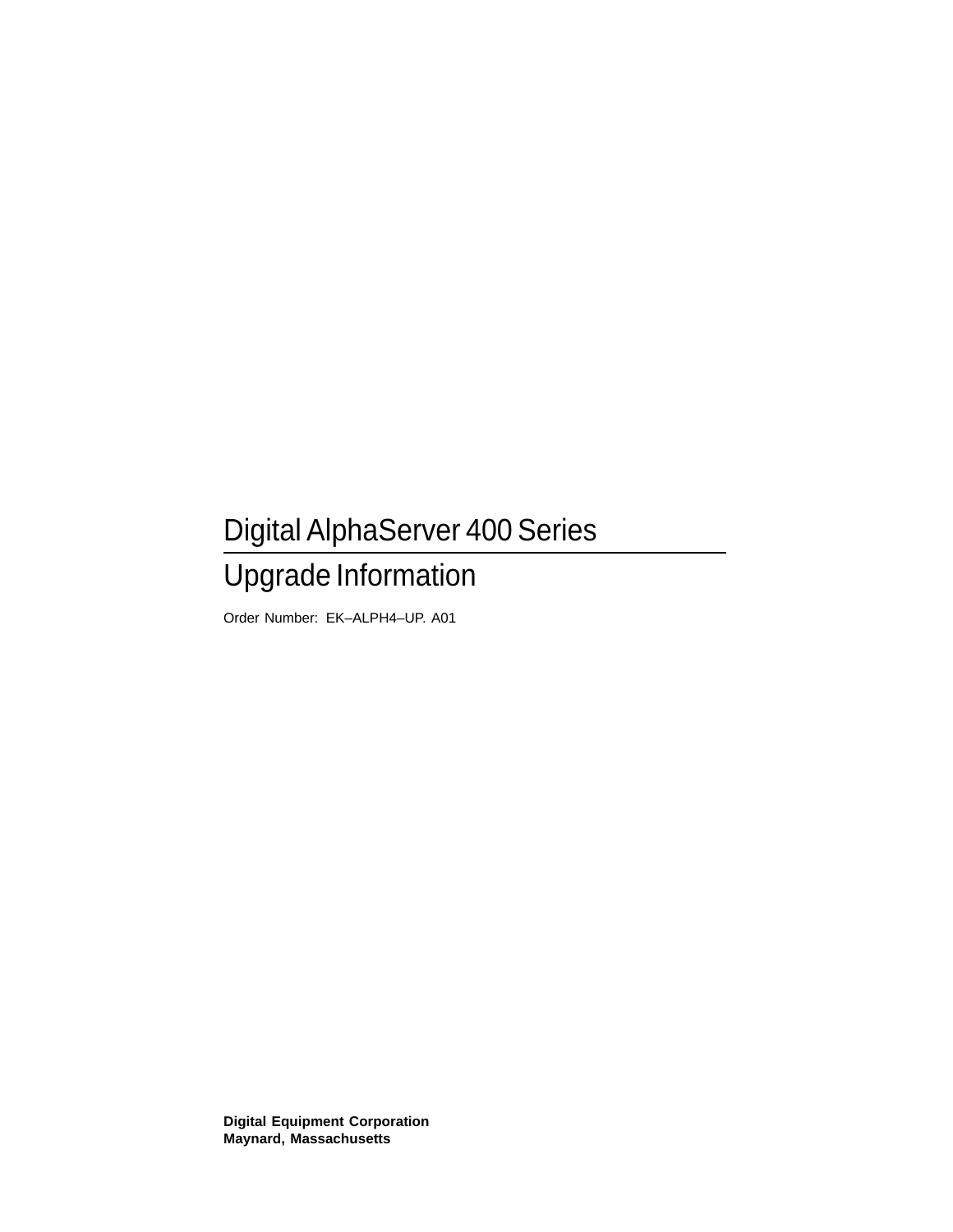#### **February 1995**

Digital Equipment Corporation makes no representations that the use of its products in the manner described in this publication will not infringe on existing or future patent rights, nor do the descriptions contained in this publication imply the granting of licenses to make, use, or sell equipment or software in accordance with the description.

Possession, use, or copying of the software described in this publication is authorized only pursuant to a valid written license from Digital or an authorized sublicensor.

© Digital Equipment Corporation 1995. All Rights Reserved.

The following are trademarks of Digital Equipment Corporation: Alpha AXP, AXP, DEC, DECpc, DECstation, Digital, OpenVMS, RRD42, RZ, ThinWire, TURBOchannel, ULTRIX, VAX, VAX DOCUMENT, VAXstation, the AXP logo, and the DIGITAL logo.

Motif and OSF/1 are registered trademarks of Open Software Foundation, Inc., licensed by Digital.

**FCC Notice:** This equipment has been tested and found to comply with the limits for a Class A digital device, pursuant to Part 15 of the FCC Rules. These limits are designed to provide reasonable protection against harmful interference when the equipment is operated in a commercial environment. This equipment generates, uses, and can radiate radio frequency energy and, if not installed and used in accordance with the instruction manual, may cause harmful interference to radio communications. Operation of this equipment in a residential area is likely to cause harmful interference, in which case users will be required to correct the interference at their own expense.

All trademarks and registered trademarks are the property of their respective holders.

S2816

This document was prepared using VAX DOCUMENT Version 2.1.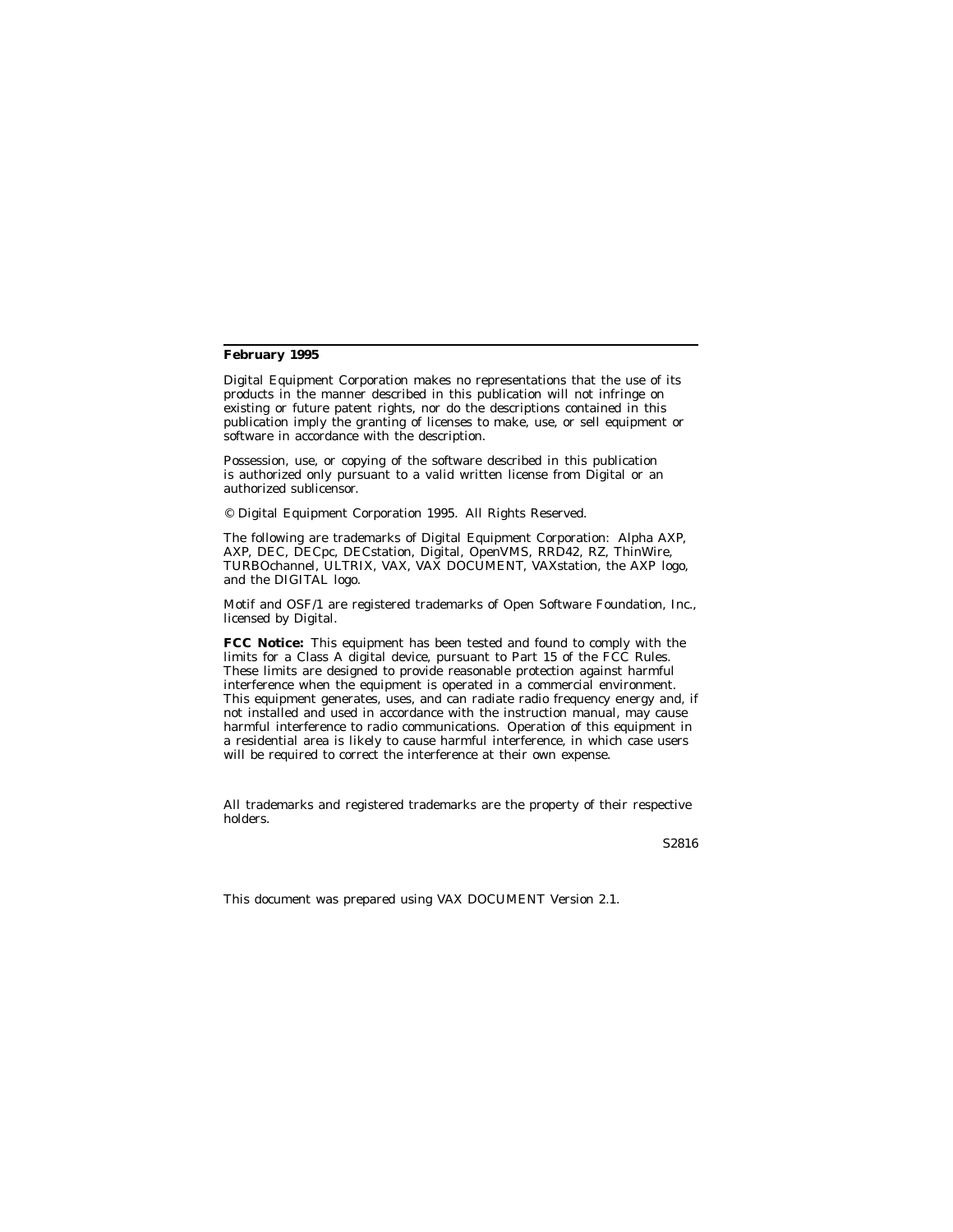### **Contents**

### **1 Options You Can Upgrade**

| Purpose of This Guide                                        | $1 - 1$ |
|--------------------------------------------------------------|---------|
|                                                              | $1 - 1$ |
| Options You Can Upgrade                                      | $1 - 1$ |
|                                                              | $1 - 2$ |
| <b>Upgrade Procedure</b>                                     |         |
| Upgrade Procedure: Summary                                   | $2 - 1$ |
| Step 1: Note SCSI IDs and Drive Names                        | $2 - 1$ |
| Step 2: Remove SCSI Drives                                   | $2 - 2$ |
| Step 3: Set the SCSI IDs on the Drives                       | $2 - 2$ |
| Step 4: Install the Options and Complete the Upgrade $\dots$ | $2 - 2$ |
| Step 5: Return Your System to Digital                        | $2 - 2$ |
|                                                              |         |
| <b>Figures</b>                                               |         |

| $1 - 1$ |  |  |
|---------|--|--|
|---------|--|--|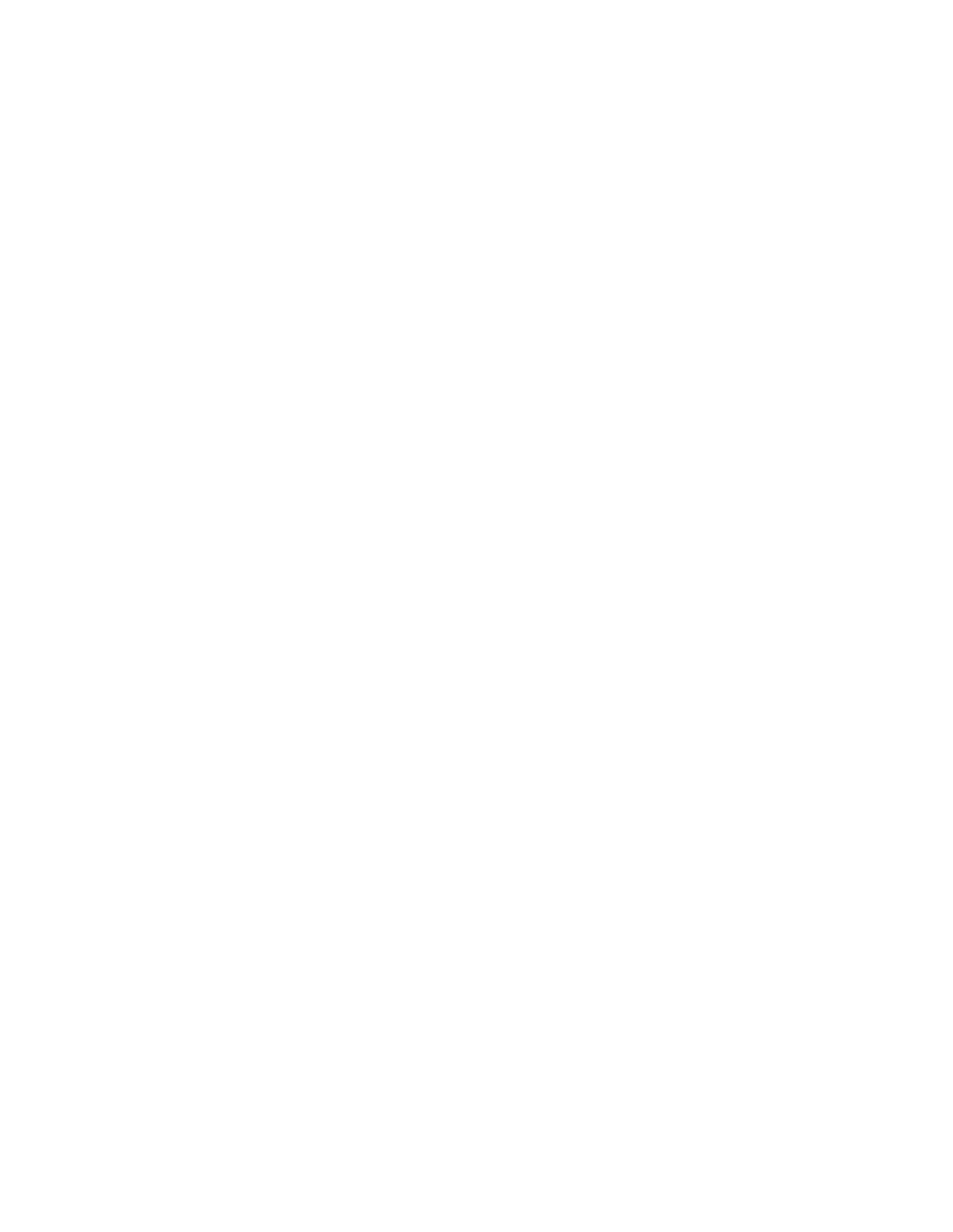# **1**

## **Options You Can Upgrade**

| <b>Purpose of This</b><br>Guide          | This guide, intended for customers and Digital service<br>representatives, identifies options that can be removed from an<br>existing system and used, internally or externally, in a Digital<br>AlphaServer 400 Series system.                                                                                                                          |
|------------------------------------------|----------------------------------------------------------------------------------------------------------------------------------------------------------------------------------------------------------------------------------------------------------------------------------------------------------------------------------------------------------|
| <b>Your Existing</b><br><b>System</b>    | This documentation covers upgrades for the following systems:<br>DECsystem 5000 Model 25/50/133/150/200/240/260<br>٠<br>DECsystem 3100, 5100, 5400, 5500<br>٠<br>MicroVAX 3100 Model 30/40/80/90/90A<br>٠<br>MicroVAX I, II, 2000, 3300, 3400,<br>٠<br>VAX 82xx, 83xx<br>٠<br>DEC 3000 Model 400S, 500S, 600S, 800S<br>٠<br>DEC 2000 Model 300, 500<br>٠ |
| <b>Options You</b><br><b>Can Upgrade</b> | The following options can be used with the Digital AlphaServer<br>400 Series system:                                                                                                                                                                                                                                                                     |

| <b>Option</b> | <b>Description</b>               |  |
|---------------|----------------------------------|--|
|               | Internal or External Disk Drives |  |
| RZ25L         | 535 MB 3.5" SCSI                 |  |
| RZ26L         | 1.0 GB 3.5" SCSI                 |  |
| RZ28          | 2.1 GB 3.5" SCSI                 |  |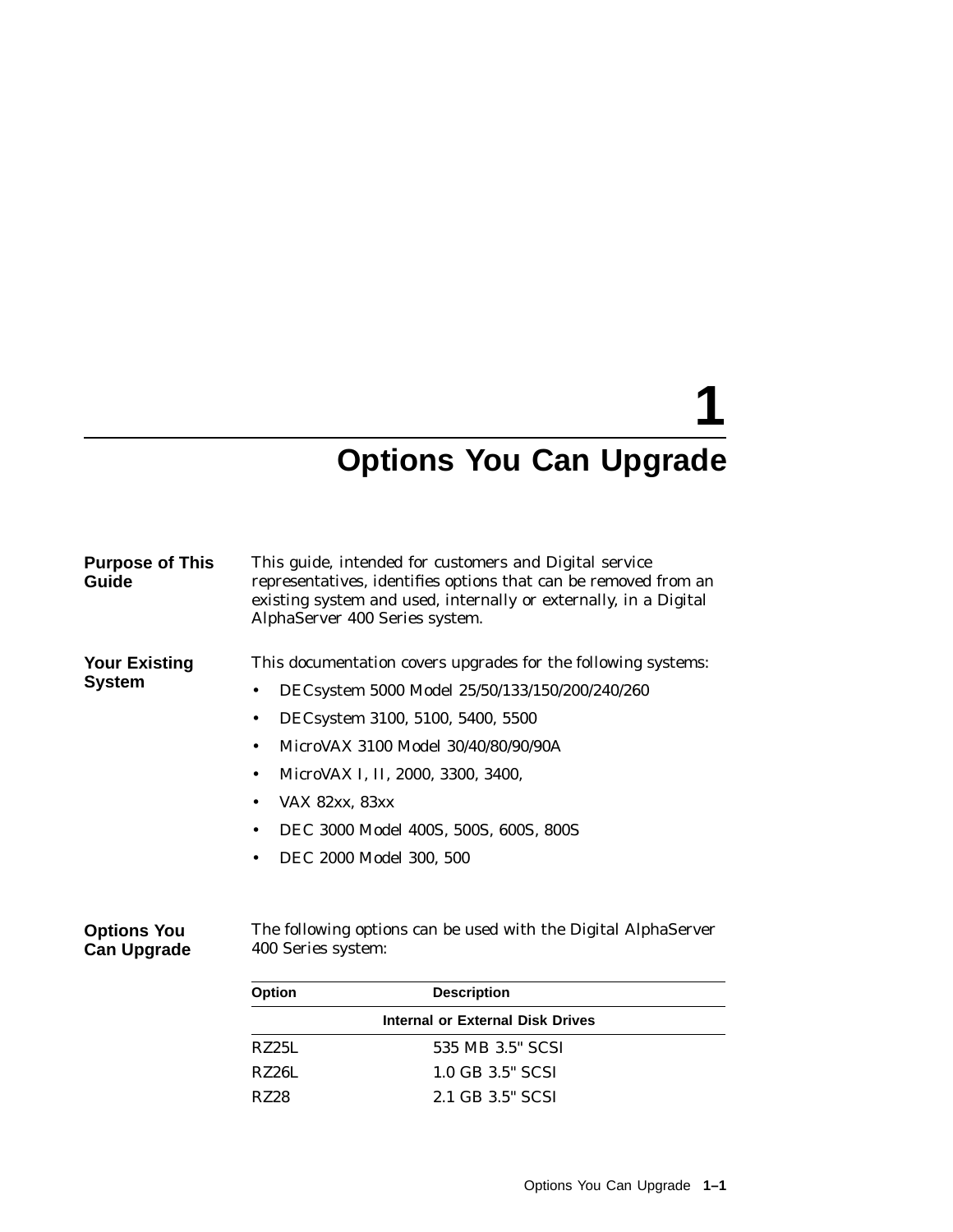#### Options You Can Upgrade

| <b>Option</b>         | <b>Description</b>                      |
|-----------------------|-----------------------------------------|
|                       | Internal or External Tape Drives/CD-ROM |
| TLZ06                 | 4 GB 4 MM DAT drive                     |
| <b>TZK11</b>          | 2.0 GB QIC tape                         |
| RRD43                 | 600 MB CD-ROM                           |
|                       | <b>Monitors</b>                         |
| <b>FR-PCXAV-HA/HB</b> | $21"$ color                             |
| <b>FR-PCXAV-EC/ED</b> | 17" color                               |
| $VRC21-HA/H4$         | $21"$ color                             |
| <b>PCXAV-EC/EE</b>    | 17" color                               |
| VRT17-PA/P4/HA/H4     | 17" color                               |
|                       | <b>Expansion Boxes</b>                  |
| <b>BA350</b>          | <b>Deskside</b>                         |
| <b>BA353</b>          | Desktop                                 |

**Warning** Attach an antistatic wrist strap before you begin this upgrade. As you remove options from your system, place them on an antistatic mat. Static discharge can cause irreparable damage to options modules.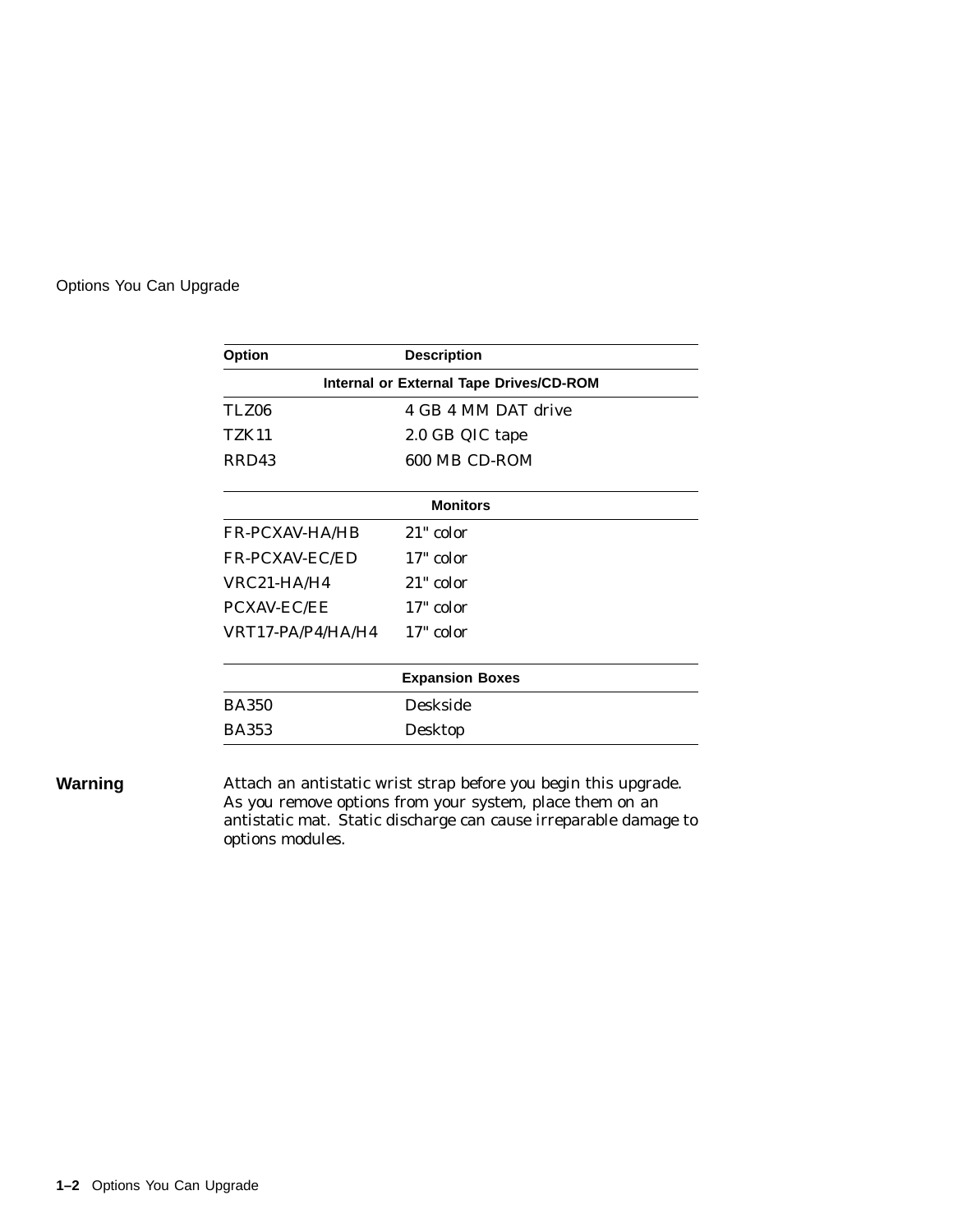Options You Can Upgrade

#### **Figure 1–1 Upgrade Kit Contents**



\* - North American orders only \*\* - Microsoft Windows NT, North American orders only

MLO-009848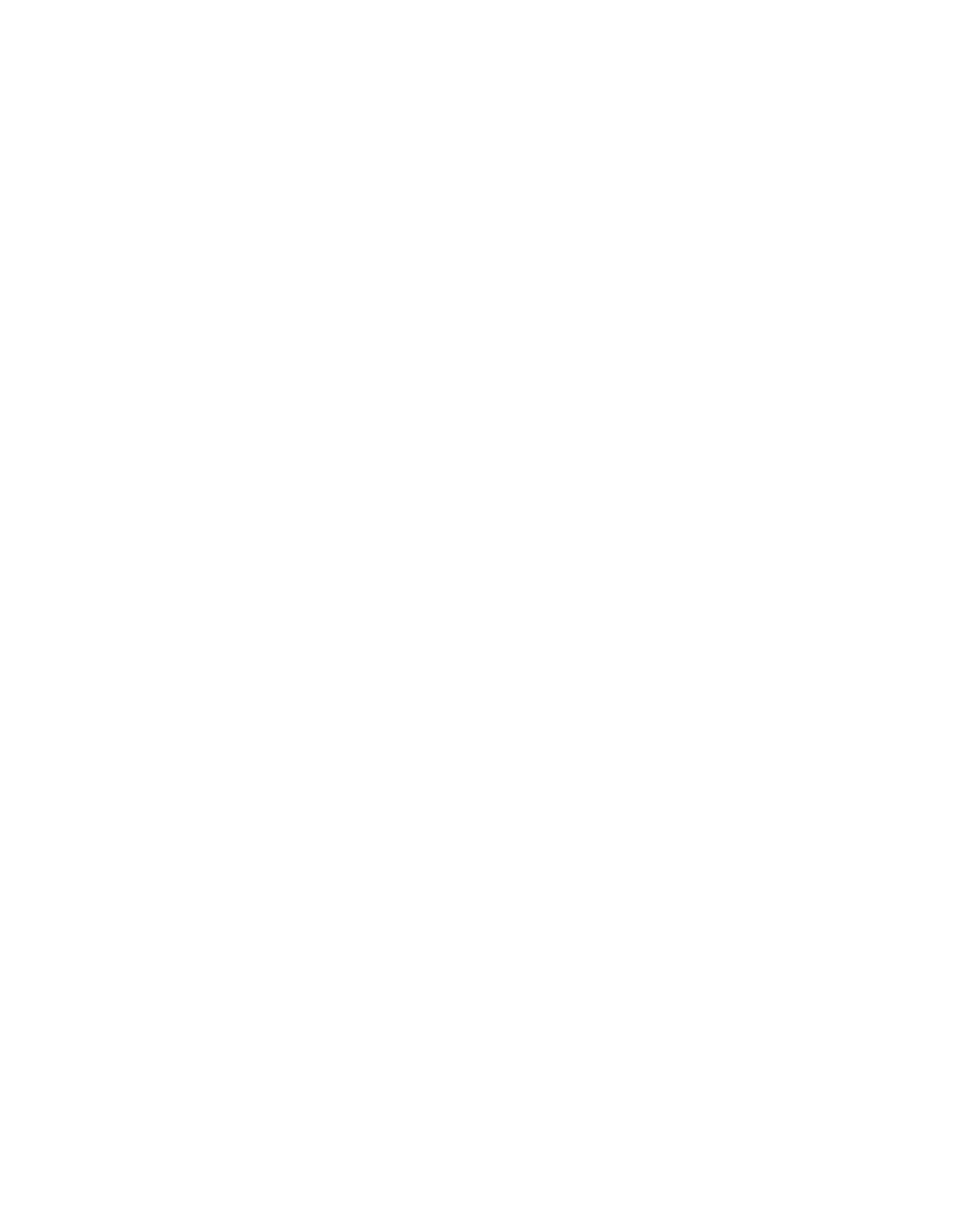## **2 Upgrade Procedure**

| <b>Upgrade</b><br><b>Procedure:</b><br><b>Summary</b>     | The procedure for upgrading options from an existing system<br>includes the following steps:                                                                                                                                         |  |
|-----------------------------------------------------------|--------------------------------------------------------------------------------------------------------------------------------------------------------------------------------------------------------------------------------------|--|
|                                                           | 1. Note the names and SCSI ID settings of the current drives.                                                                                                                                                                        |  |
|                                                           | $2_{-}$<br>Remove the drives.                                                                                                                                                                                                        |  |
|                                                           | Set the SCSI IDs on the drives.<br>3.                                                                                                                                                                                                |  |
|                                                           | Install the options in the AlphaServer 400 system and<br>4.<br>complete the upgrade.                                                                                                                                                 |  |
|                                                           | Return your existing system to Digital.<br>5.                                                                                                                                                                                        |  |
| Step 1: Note<br><b>SCSI IDs and</b><br><b>Drive Names</b> | If your Digital AlphaServer 400 Series system has factory-<br>installed drives, you may need to change the SCSI IDs on the<br>drives you are upgrading.                                                                              |  |
|                                                           | To display the SCSI ID settings of the drives in your current<br>system:                                                                                                                                                             |  |
|                                                           | 1. Enter the command to shut down the software and put the<br>system in console mode following the instructions in your<br>software documentation.                                                                                   |  |
|                                                           | 2. Check your current system configuration, following the<br>instructions in the documentation that was shipped with<br>your current system. If you need to order the documentation,<br>call 1-800-DIGITAL for ordering information. |  |